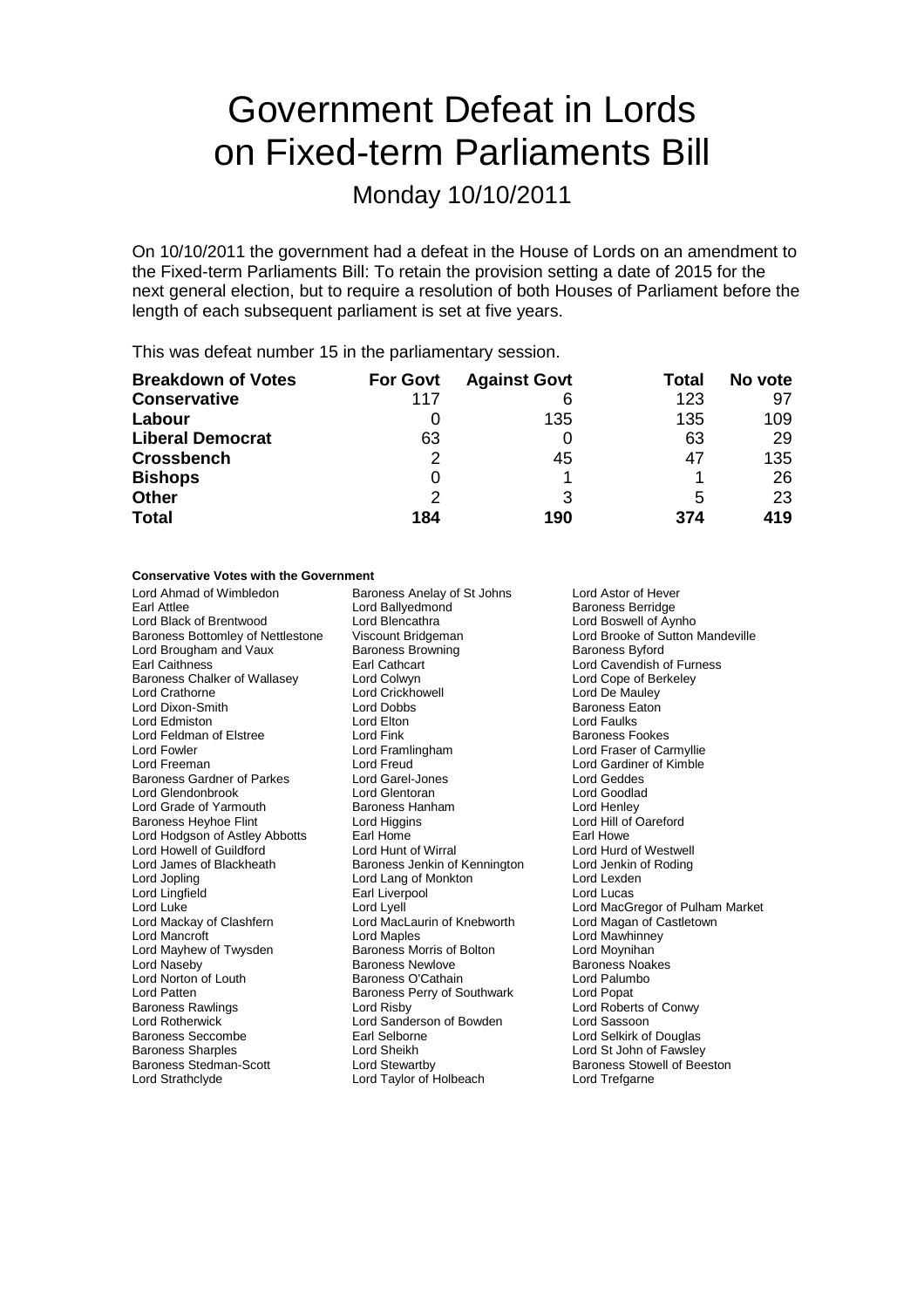Lord Waddington Lord Wakeham Baroness Warshington Lord Wars<br>Lord Wasserman Baroness Warshington

Lord Trimble Lord Tugendhat Cord Trimble Lord Tugendhat Cord Trimble Stermanness Vermanness Vermanness Warsi<br>Cord Waddington Lord Wakeham Cord The Baroness Warsi Baroness Wilcox Lord Wolfson of Aspley Guise

## **Conservative Votes against the Government**

Lord Cormack Lord Hamilton of Epsom Lord Howard of Rising Lord Northbrook Lord Shaw of Northstead Lord Vinson

## **Labour Votes with the Government**

**Labour Votes against the Government** Baroness Adams of Craigielea Lord Anderson of Swansea Baroness Andrews<br>Baroness Armstrong of Hill Top Lord Bach Cord Bach Lord Bassam of Brighton Baroness Armstrong of Hill Top Lord Bach Lord Bassam (Caroness Armstrong of Hill Top Lord Bach Lord Bach Lord Boatena Lord Boyd of Duncansby Lord Bradley Lord Brooke of Alverthorpe Lord Brookman **Lord Brookman** Lord Browne Lord Campbell-Savours<br>
Lord Carter of Coles **Lord Clark of Windermere** Lord Clinton-Davis Lord Carter of Coles<br>
Lord Clark of Windermere Lord Clinton-Davis<br>
Lord Collins of Highbury Lord Corbett of Castle Vale Baroness Corston Lord Collins of Highbury Lord Corbett of Castle Vale<br>
Baroness Crawley Lord Davies of Oldham Baroness Crawley **Example 2** Lord Davies of Oldham **Lord Davies of Stamford Lord Davies of Stamford Corpus**<br>
Lord Dixon Lord Dubs Lord Dixon **Consults Consults Baroness Drake**<br>
Lord Elder **Consults Lord Evans of Parkside** Baroness Farrington of Ribbleton Lord Faulkner of Worcester Lord Filkin<br>Baroness Ford Lord Foster of Bishop Auckland Baroness Gale Baroness Gibson of Market Rasen Lord Giddens<br>Baroness Golding Lord Goldsmith Baroness Golding Lord Gordon Lord Goldsmith<br>Baroness Golding Lord Gordon Cordon of Strathblane<br>Baroness Gould of Potternewton Lord Grantchester Baroness Goudie Baroness Gould of Potternewton<br>
Baroness Goudie Baroness Gould of Potternewton Lord Harris of Haringey Lord Harrison Lord Hart of Chilton Baroness Hilton of Eggardon Baroness Hollis of Heigham Lord Howarth of Newport<br>Baroness Howells of St Davids Lord Hoyle Lord Hord Hughes of Woodside Baroness Howells of St Davids<br>
Baroness Hughes of Stretford Lord Hunt of Kings Heath Lord Hunt of Chesterton Baroness Hughes of Stretford Lord Hunt of Kings Heath Lord Hunt Cord Hunt of Kings Heath Lord Hunt Baroness Jav of Paddington Lord Junes Baroness Jay of Paddington<br>
Lord Kennedy of Southwark<br>
Baroness King of Bow Lord Kennedy of Southwark Baroness King of Bow Lord King of West Bromwich<br>Lord Kinnock Lord Kirkhill Lord Kinnock<br>
Lord Knight of Weymouth<br>
Lord Lea of Crondall Lord Knight of Weymouth Lord Lea of Crondall Baroness Liddell of Coatdyke<br>Lord Liddle Baroness Lister of Burtersett Lord Lordhouse of Pontefract Lord Liddle **Constructs Lister of Burtersett** Lord Lofthouse of Pontefract<br>Lord Lord MacKenzie of Culkein Lord Mackenzie of Framwello Baroness Massey of Darwen Lord Maxton<br>
Baroness McDonagh Lord McFall of Alcluith Baroness McDonagh **Lord McFall of Alcluith** Baroness McIntosh of Hudnall<br>
Lord McKenzie of Luton Lord Moonie **Baroness Morgan of Ely** Lord McKenzie of Luton **Lord Moonie** Lord Moonie **Baroness Morgan of Ely**<br>Baroness Morgan of Drefelin Baroness Morgan of Huvton Baroness Morris of Yardlev Baroness Morgan of Drefelin Baroness Morgan of Huyton Baroness Morris Cord Morris of Aberavon<br>
Baroness Nue Baroness Nue Lord Morris of Aberavon Lord Morris of Handsworth Baroness Nye Baroness Prosser <sup>1</sup> Baroness Quin 1996 Baroness Quin Lord Radice<br>
Lord Rea 1997 Lord Reid of Cardowan<br>
Lord Rea 1998 Lord Richard Lord Rea<br>
Lord Rosser<br>
Lord Royser Lord Rosser **Lord Rowlands Baroness Royall of Blaisdon**<br>
Lord Sawer **Lord Sewel**<br>
Lord Sewel **Baroness Sherlock** Lord Sawyer **Lord Sewel Sexual Sexual Sexual Sexual Baroness** Sherlock<br>
Viscount Simon Clear Baroness Smith of Basildon Lord Snape Viscount Simon **Carolic State Baroness Smith of Basildon** Lord Snape<br>
Lord Soley **Communist Communist Communist Communist Communist Communist Communist Communist Communist Communist**<br>
Lord Soley Communist Communist Communi Baroness Symons of Vernham Dean Baroness Taylor of Bolton Lord Taylor of B<br>Lord Temple-Morris Baroness Thornton Lord Tomlinson Lord Temple-Morris and Baroness Thorn<br>1997 Lord Touhing Lord Triesman Lord Turnberg **Baroness Turner of Camden** Baroness Wall of New Baroness Wall of New Baroness Wheeler<br>Baroness Warwick of Undercliffe Lord West of Spithead **Baroness Wheeler Baroness Warwick of Undercliffe** Lord West of Baroness Whitaker

Baroness Blood Lord Evans of Parkside<br>
Lord Faulkner of Worcester<br>
Lord Filkin Lord Foster of Bishop Auckland Baroness Galendary<br>
Baroness Galendary<br>
Lord Gilbert Lord Grocott **Viscount Hanworth**<br>
Lord Harrison<br>
Lord Harrison Baroness Hayter of Kentish Town Baroness Healy of Primro<br>Baroness Hollis of Heigham Lord Howarth of Newport Lord MacKenzie of Culkein Lord Mackenzie of Framwellgate<br>
Lord Maxton Lord McAvov Lord Plant of Highfield Lord Prescot<br>Baroness Quin de Lord Radice Lord Stevenson of Balmacara<br>
Baroness Taylor of Bolton<br>
Lord Taylor of Blackburn<br>
Lord Taylor of Blackburn

# Baroness Wheatcroft<br>Viscount Younger of Leckie

Lord Tunnicliffe<br>Baroness Wall of New Barnet Baroness Wilkins

# **Liberal Democrat Votes with the Government**

- Lord Clement-Jones<br>
Baroness Doocev<br>
Lord Dykes Baroness Garden of Frognal
- Lord Addington Lord Alderdice Lord Ashdown of Norton-sub-Hamdon Lord Carlile of Berriew Lord Chidgey<br>
Lord Cotter Lord Chidgey<br>
Lord Cholakia Baroness Hamwee Baroness Harris of Richmond Lord Hussain<br>Baroness Hussein-Ece Baroness Jolly Baroness Jolly Lord Kirkwood Baroness Hussein-Ece **Baroness Jolly** Baroness Jolly Lord Kirkwood of Kirkhope<br>Baroness Kramer **Lord Lee of Trafford** Baroness Linklater of Butte Lord Macdonald of River Glaven

Lord Avebury Baroness Benjamin Baroness Bonham-Carter of Yarnbury Baroness Doocey **Lord Dykes** Lord Dykes Baroness Falkner of Margravine<br>Baroness Garden of Frognal Lord German Lord Greaves Baroness Kramer Lord Lee of Trafford Baroness Linklater of Butterstone<br>
Lord Lord Macdonald of River Glaven Baroness Maddock<br>
Lord Macdonald of River Glaven Baroness Maddock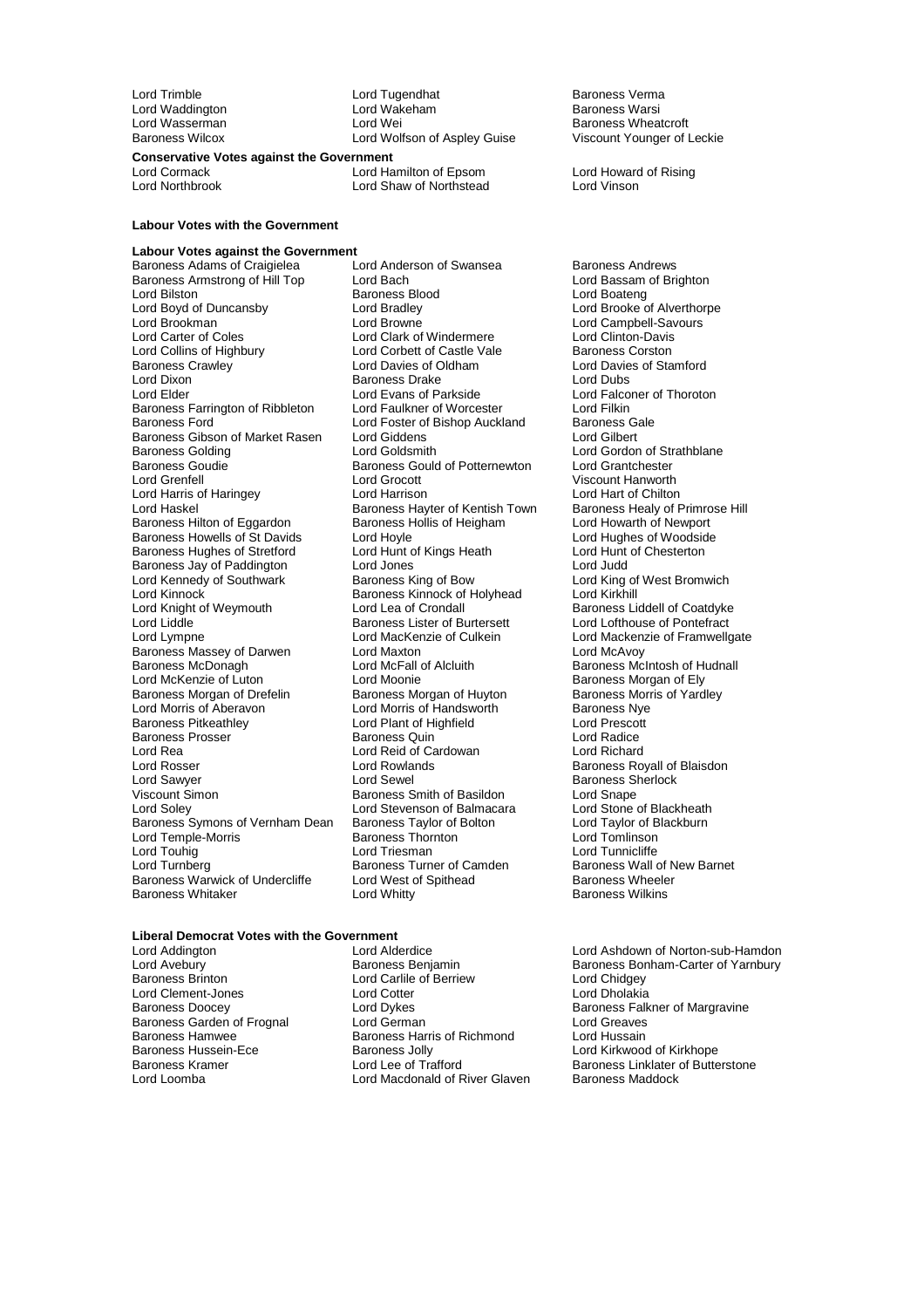Lord Palmer of Childs Hill<br>Lord Roberts of Llandudno Lord Storey **Lord Strasburger Lord Strasburger Lord Teverson**<br>
Lord Teverson **Lord Thomas of Gresford** Baroness Tyler of Enfield Lord Tyler<br>
Lord Wallace of Saltaire Baroness Walmsley

Earl Mar and Kellie **Lord Marks of Henley-on-Thames** Lord McNally<br>
Lord Methuen **Lord Marks Communist Communist Communist Communist Communist Communist Communist Communist Commun** Baroness Nicholson of Winterbourne Baroness Northourne<br>Baroness Randerson Lord Rennard Lord Roberts of Llandudno<br>
Lord Roberts of Llandudno<br>
Lord Sharkey Lord Shipley Lord Shutt of Greetland Lord Sharkey **Lord Shipley** Lord Shipley **Lord Shutt of Greetland**<br>
Lord Smith of Clifton **Lord Steel of Aikwood** Lord Stoneham of Droxf Lord Smith of Clifton Lord Steel of Aikwood Lord Stoneham of Droxford Lord Thomas of Gresford<br>
Baroness Thomas of Gresford<br>
Baroness Tonge<br>
Lord Tordoff Baroness Thomas of Winchester Baroness Tonge Thomas Lord Tordoff<br>
Baroness Tyler of Enfield

Lord Tyler

Lord Lord Tord Wallace of Tankerness Lord Wallace of Saltaire **Baroness Walmsley Communist Cord Willis of Knaresborough** 

#### **Liberal Democrat Votes against the Government**

# **Crossbench Votes with the Government**

Lord Stevens of Kirkwhelpington **Crossbench Votes against the Government**<br>I ord Aberdare Lord A Lord Aberdare Lord Armstrong of Ilminster Lord Best Lord Bew Lord Bilimoria Communication of Baroness Boothroyd<br>
Lord Butler of Brockwell Baroness Butler-Sloss Communication Cameron of Dilli Lord Butler of Brockwell **Baroness Butler-Sloss** Lord Cameron of Dillington<br>Lord Cobbold **Baroness D'Souza** Lord Elvstan-Morgan Baroness Finlay of Llandaff **Baroness Fritchie** Lord Greenway<br>
Baroness Grey-Thompson Lord Harries of Pentregarth Lord Haskins Baroness Howarth of Breckland<br>Lord Laming Lord Martin of Springburn Lord Mawson and Baroness Meanus Baroness Meanus Lord Pannick<br>
Lord Neill of Bladen and Lord Palmer and Lord Pannick Lord Neill of Bladen **Container Lord Palmer Lord Pannick** Lord Pannick Lord Pannick Lord Rix<br>
Lord Patel **Container Lord Research Container Container Lord Rix** Lord Patel **Lord Ramsbotham**<br>
Lord Rowe-Beddoe **Communist Contains Container Container**<br>
Larl Sandwich Lord Rowe-Beddoe Earl Sandwich Lord Scott of Foscote Lord Thomas of Swynnerton Lord Turnbull Lord Turnbull Lord Walpole Lord Walpole<br>
Lord Walton of Detchant Baroness Warnock Lord Wilson of Tillyorn Lord Walton of Detchant

# Lord Harries of Pentregarth Lord Haskins<br>
Baroness Howe of Idlicote Lord Jay of Ewelme Lord Luce Countess of Mar<br>
Lord Mawson Countess Meacher

Lord Elystan-Morgan Viscount Slim Lord Stirrup Lord Sutherland of Houndwood

#### **Bishop Votes with the Government**

**Bishop Votes against the Government** Bishop of Derby